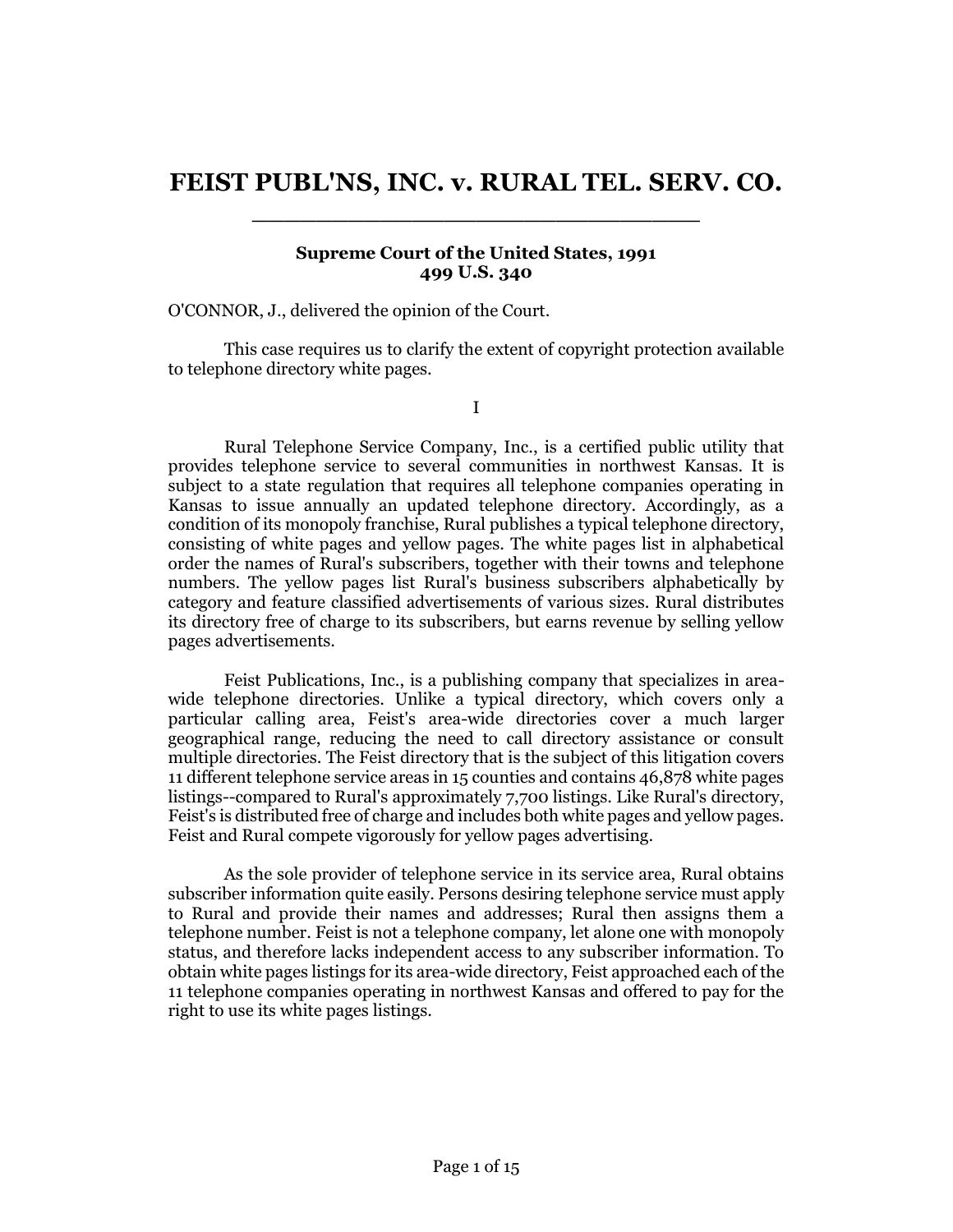Of the 11 telephone companies, only Rural refused to license its listings to Feist. Rural's refusal created a problem for Feist, as omitting these listings would have left a gaping hole in its area-wide directory, rendering it less attractive to potential yellow pages advertisers. In a decision subsequent to that which we review here, the District Court determined that this was precisely the reason Rural refused to license its listings. The refusal was motivated by an unlawful purpose "to extend its monopoly in telephone service to a monopoly in yellow pages advertising." *Rural Telephone Service Co. v. Feist Publications, Inc.*, 737 F. Supp. 610, 622 (Kan. 1990).

Unable to license Rural's white pages listings, Feist used them without Rural's consent. Feist began by removing several thousand listings that fell outside the geographic range of its area-wide directory, then hired personnel to investigate the 4,935 that remained. These employees verified the data reported by Rural and sought to obtain additional information. As a result, a typical Feist listing includes the individual's street address; most of Rural's listings do not. Notwithstanding these additions, however, 1,309 of the 46,878 listings in Feist's 1983 directory were identical to listings in Rural's 1982-1983 white pages. App. 54 (P 15-16), 57. Four of these were fictitious listings that Rural had inserted into its directory to detect copying.

Rural sued for copyright infringement in the District Court for the District of Kansas taking the position that Feist, in compiling its own directory, could not use the information contained in Rural's white pages. Rural asserted that Feist's employees were obliged to travel door-to-door or conduct a telephone survey to discover the same information for themselves. Feist responded that such efforts were economically impractical and, in any event, unnecessary because the information copied was beyond the scope of copyright protection. The District Court granted summary judgment to Rural, explaining that "courts have consistently held that telephone directories are copyrightable" and citing a string of lower court decisions. 663 F. Supp. 214, 218 (1987). In an unpublished opinion, the Court of Appeals for the Tenth Circuit affirmed "for substantially the reasons given by the district court." App. to Pet. for Cert. 4a, judgt. order reported at 916 F. 2d 718 (1990). We granted certiorari, 498 U.S. 808 (1990), to determine whether the copyright in Rural's directory protects the names, towns, and telephone numbers copied by Feist.

II

### A

This case concerns the interaction of two well-established propositions. The first is that facts are not copyrightable; the other, that compilations of facts generally are. Each of these propositions possesses an impeccable pedigree. That there can be no valid copyright in facts is universally understood. The most fundamental axiom of copyright law is that "no author may copyright his ideas or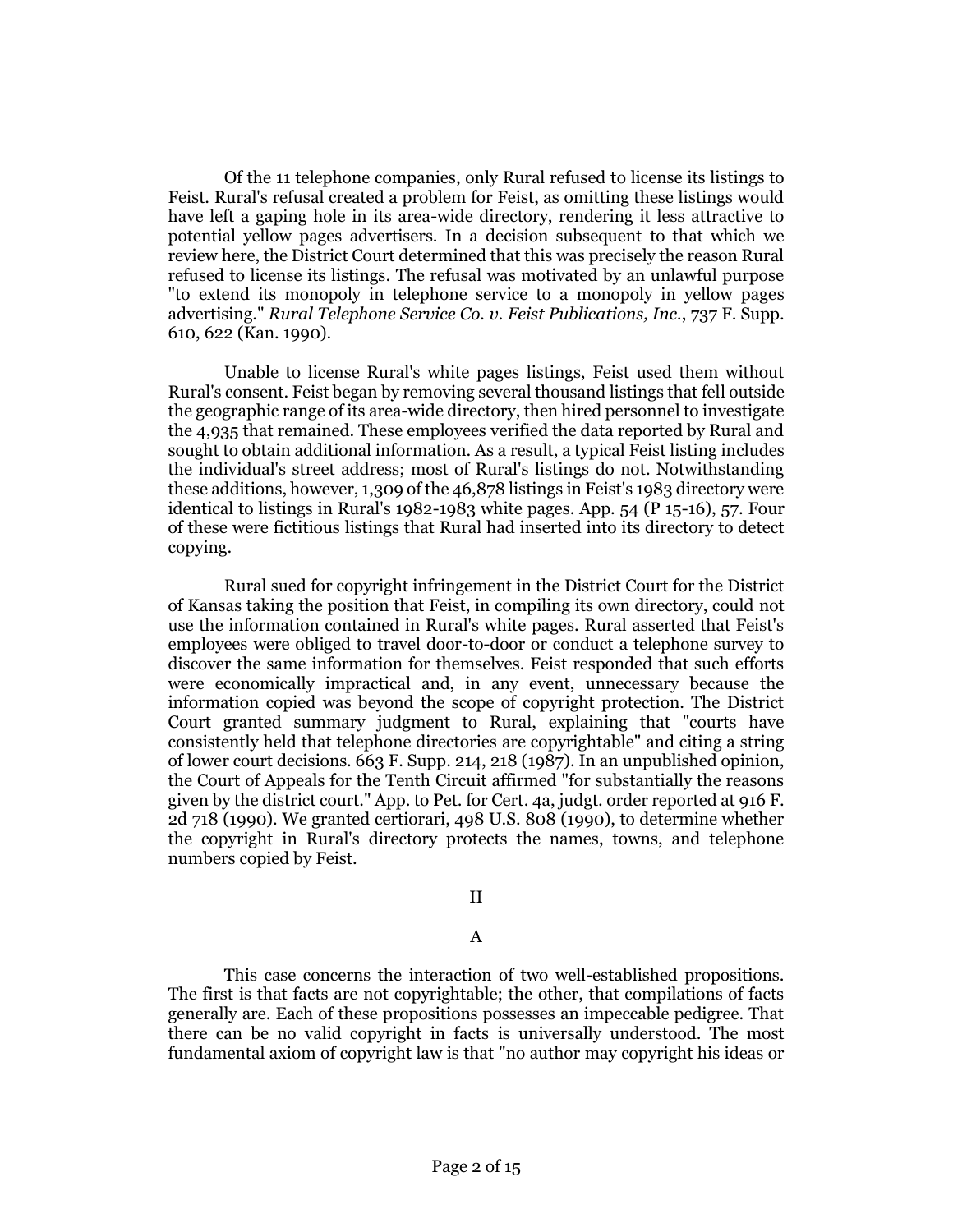the facts he narrates." *Harper & Row, Publishers, Inc. v. Nation Enterprises*, 471 U.S. 539, 556 (1985). Rural wisely concedes this point, noting in its brief that "facts and discoveries, of course, are not themselves subject to copyright protection." Brief for Respondent 24. At the same time, however, it is beyond dispute that compilations of facts are within the subject matter of copyright. Compilations were expressly mentioned in the Copyright Act of 1909, and again in the Copyright Act of 1976.

There is an undeniable tension between these two propositions. Many compilations consist of nothing but raw data--*i.e.*, wholly factual information not accompanied by any original written expression. On what basis may one claim a copyright in such a work? Common sense tells us that 100 uncopyrightable facts do not magically change their status when gathered together in one place. Yet copyright law seems to contemplate that compilations that consist exclusively of facts are potentially within its scope.

The key to resolving the tension lies in understanding why facts are not copyrightable. The *sine qua non* of copyright is originality. To qualify for copyright protection, a work must be original to the author. See *Harper & Row*, *supra*, at 547-549. Original, as the term is used in copyright, means only that the work was independently created by the author (as opposed to copied from other works), and that it possesses at least some minimal degree of creativity. 1 M. Nimmer & D. Nimmer, Copyright §§ 2.01[A], [B] (1990) (hereinafter Nimmer). To be sure, the requisite level of creativity is extremely low; even a slight amount will suffice. The vast majority of works make the grade quite easily, as they possess some creative spark, "no matter how crude, humble or obvious" it might be. *Id.*, § 1.08[C][1]. Originality does not signify novelty; a work may be original even though it closely resembles other works so long as the similarity is fortuitous, not the result of copying. To illustrate, assume that two poets, each ignorant of the other, compose identical poems. Neither work is novel, yet both are original and, hence, copyrightable. See *Sheldon v. Metro-Goldwyn Pictures Corp.*, 81 F. 2d 49, 54 (CA2 1936).

Originality is a constitutional requirement. The source of Congress' power to enact copyright laws is Article I, § 8, cl. 8, of the Constitution, which authorizes Congress to "secure for limited Times to Authors . . . the exclusive Right to their respective Writings." In two decisions from the late 19th century--*The Trade-Mark Cases*, 100 U.S. 82 (1879); and *Burrow-Giles Lithographic Co. v. Sarony*, 111 U.S. 53 (1884)--this Court defined the crucial terms "authors" and "writings." In so doing, the Court made it unmistakably clear that these terms presuppose a degree of originality.

In *The Trade-Mark Cases*, the Court addressed the constitutional scope of "writings." For a particular work to be classified "under the head of writings of authors," the Court determined, "originality is required." 100 U.S., at 94. The Court explained that originality requires independent creation plus a modicum of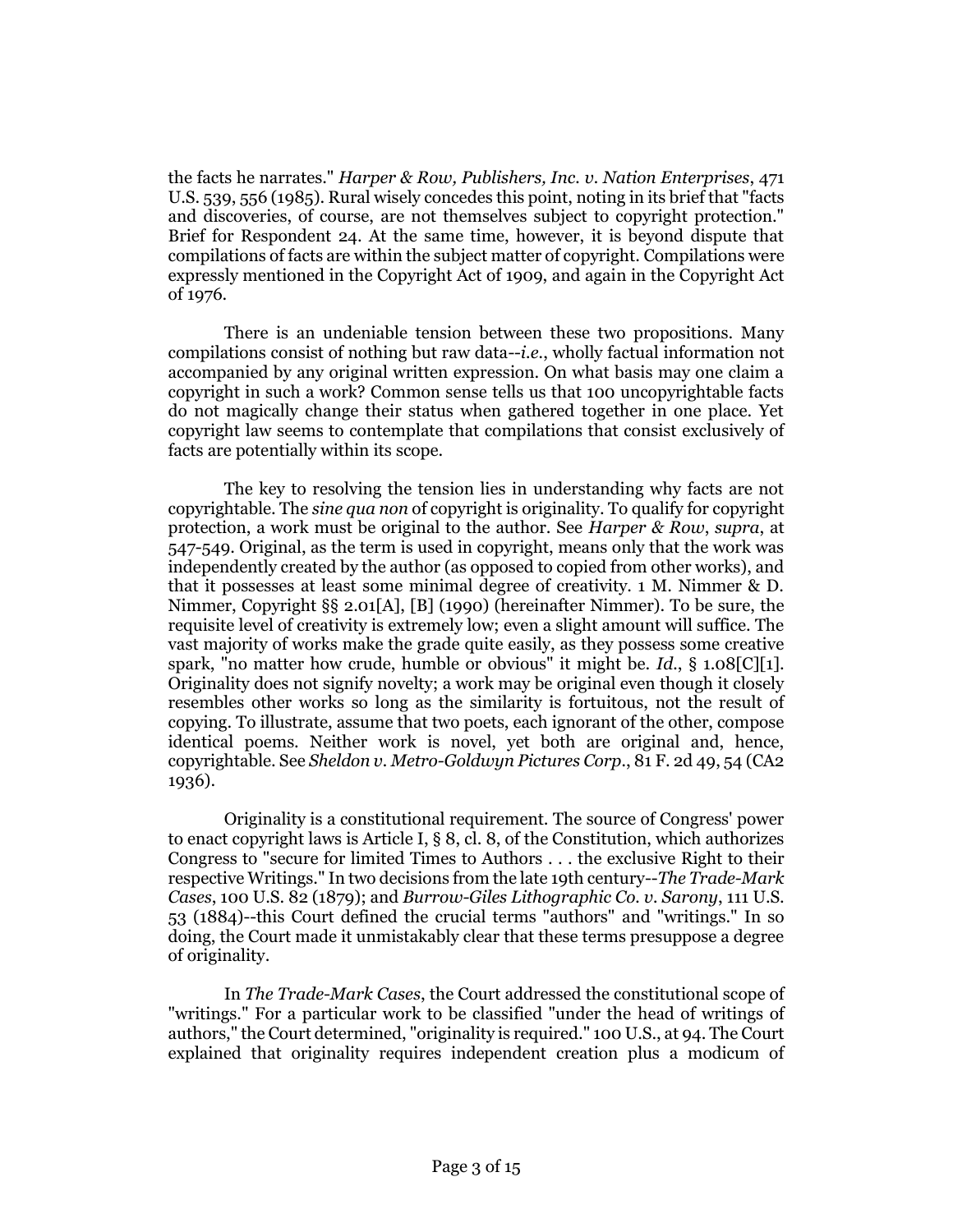creativity: "While the word *writings* may be liberally construed, as it has been, to include original designs for engraving, prints, &c., it is only such as are *original*, and are founded in the creative powers of the mind. The writings which are to be protected are *the fruits of intellectual labor*, embodied in the form of books, prints, engravings, and the like." *Ibid.* (emphasis in original).

In *Burrow-Giles*, the Court distilled the same requirement from the Constitution's use of the word "authors." The Court defined "author," in a constitutional sense, to mean "he to whom anything owes its origin; originator; maker." 111 U.S., at 58 (internal quotation marks omitted). As in *The Trade-Mark Cases*, the Court emphasized the creative component of originality. It described copyright as being limited to "original intellectual conceptions of the author," 111 U.S., at 58, and stressed the importance of requiring an author who accuses another of infringement to prove "the existence of those facts of originality, of intellectual production, of thought, and conception." *Id.*, at 59-60.

The originality requirement articulated in *The Trade-Mark Cases* and *Burrow-Giles* remains the touchstone of copyright protection today. See *Goldstein v. California*, 412 U.S. 546, 561-562 (1973). It is the very "premise of copyright law." *Miller v. Universal City Studios, Inc.*, 650 F. 2d 1365, 1368 (CA5 1981). Leading scholars agree on this point. As one pair of commentators succinctly puts it: "The originality requirement is *constitutionally mandated* for all works." Patterson & Joyce, Monopolizing the Law: The Scope of Copyright Protection for Law Reports and Statutory Compilations, 36 UCLA L. Rev. 719, 763, n. 155 (1989) (emphasis in original) (hereinafter Patterson & Joyce). Accord, *id.*, at 759-760, and n. 140; Nimmer § 1.06[A] ("Originality is a statutory as well as a constitutional requirement"); *id.*, § 1.08[C][1] ("[A] modicum of intellectual labor . . . clearly constitutes an essential constitutional element").

It is this bedrock principle of copyright that mandates the law's seemingly disparate treatment of facts and factual compilations. "No one may claim originality as to facts." *Id.*, § 2.11[A], p. 2-157. This is because facts do not owe their origin to an act of authorship. The distinction is one between creation and discovery: The first person to find and report a particular fact has not created the fact; he or she has merely discovered its existence. To borrow from *Burrow-Giles*, one who discovers a fact is not its "maker" or "originator." 111 U.S., at 58. "The discoverer merely finds and records." Nimmer § 2.03[E]. Census takers, for example, do not "create" the population figures that emerge from their efforts; in a sense, they copy these figures from the world around them. Denicola, Copyright in Collections of Facts: A Theory for the Protection of Nonfiction Literary Works, 81 Colum. L. Rev. 516, 525 (1981) (hereinafter Denicola). Census data therefore do not trigger copyright because these data are not "original" in the constitutional sense. Nimmer  $\S$  2.03[E]. The same is true of all facts--scientific, historical, biographical, and news of the day. "They may not be copyrighted and are part of the public domain available to every person." *Miller*, *supra*, at 1369.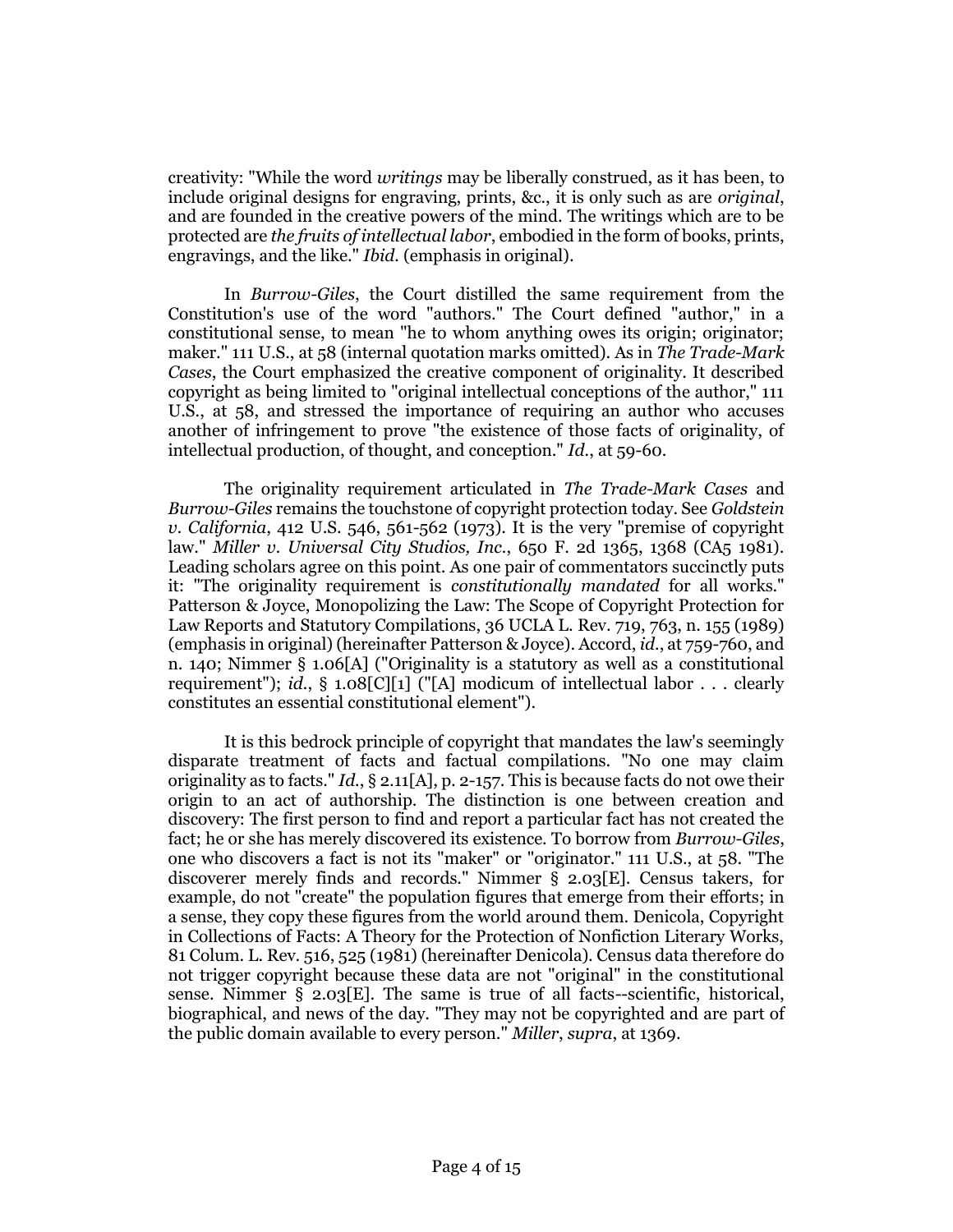Factual compilations, on the other hand, may possess the requisite originality. The compilation author typically chooses which facts to include, in what order to place them, and how to arrange the collected data so that they may be used effectively by readers. These choices as to selection and arrangement, so long as they are made independently by the compiler and entail a minimal degree of creativity, are sufficiently original that Congress may protect such compilations through the copyright laws. Nimmer  $\S$ § 2.11[D], 3.03; Denicola 523, n. 38. Thus, even a directory that contains absolutely no protectible written expression, only facts, meets the constitutional minimum for copyright protection if it features an original selection or arrangement. See *Harper & Row*, 471 U.S., at 547. Accord, Nimmer § 3.03.

This protection is subject to an important limitation. The mere fact that a work is copyrighted does not mean that every element of the work may be protected. Originality remains the *sine qua non* of copyright; accordingly, copyright protection may extend only to those components of a work that are original to the author. Patterson & Joyce 800-802; Ginsburg, Creation and Commercial Value: Copyright Protection of Works of Information, 90 Colum. L. Rev. 1865, 1868, and n. 12 (1990) (hereinafter Ginsburg). Thus, if the compilation author clothes facts with an original collocation of words, he or she may be able to claim a copyright in this written expression. Others may copy the underlying facts from the publication, but not the precise words used to present them. In *Harper & Row*, for example, we explained that President Ford could not prevent others from copying bare historical facts from his autobiography, see 471 U.S., at 556-557, but that he could prevent others from copying his "subjective descriptions and portraits of public figures." *Id.*, at 563. Where the compilation author adds no written expression but rather lets the facts speak for themselves, the expressive element is more elusive. The only conceivable expression is the manner in which the compiler has selected and arranged the facts. Thus, if the selection and arrangement are original, these elements of the work are eligible for copyright protection. See Patry, Copyright in Compilations of Facts (or Why the "White Pages" Are Not Copyrightable), 12 Com. & Law 37, 64 (Dec. 1990) (hereinafter Patry). No matter how original the format, however, the facts themselves do not become original through association. See Patterson & Joyce 776.

This inevitably means that the copyright in a factual compilation is thin. Notwithstanding a valid copyright, a subsequent compiler remains free to use the facts contained in another's publication to aid in preparing a competing work, so long as the competing work does not feature the same selection and arrangement. As one commentator explains it: "No matter how much original authorship the work displays, the facts and ideas it exposes are free for the taking. . . . The very same facts and ideas may be divorced from the context imposed by the author, and restated or reshuffled by second comers, even if the author was the first to discover the facts or to propose the ideas." Ginsburg 1868.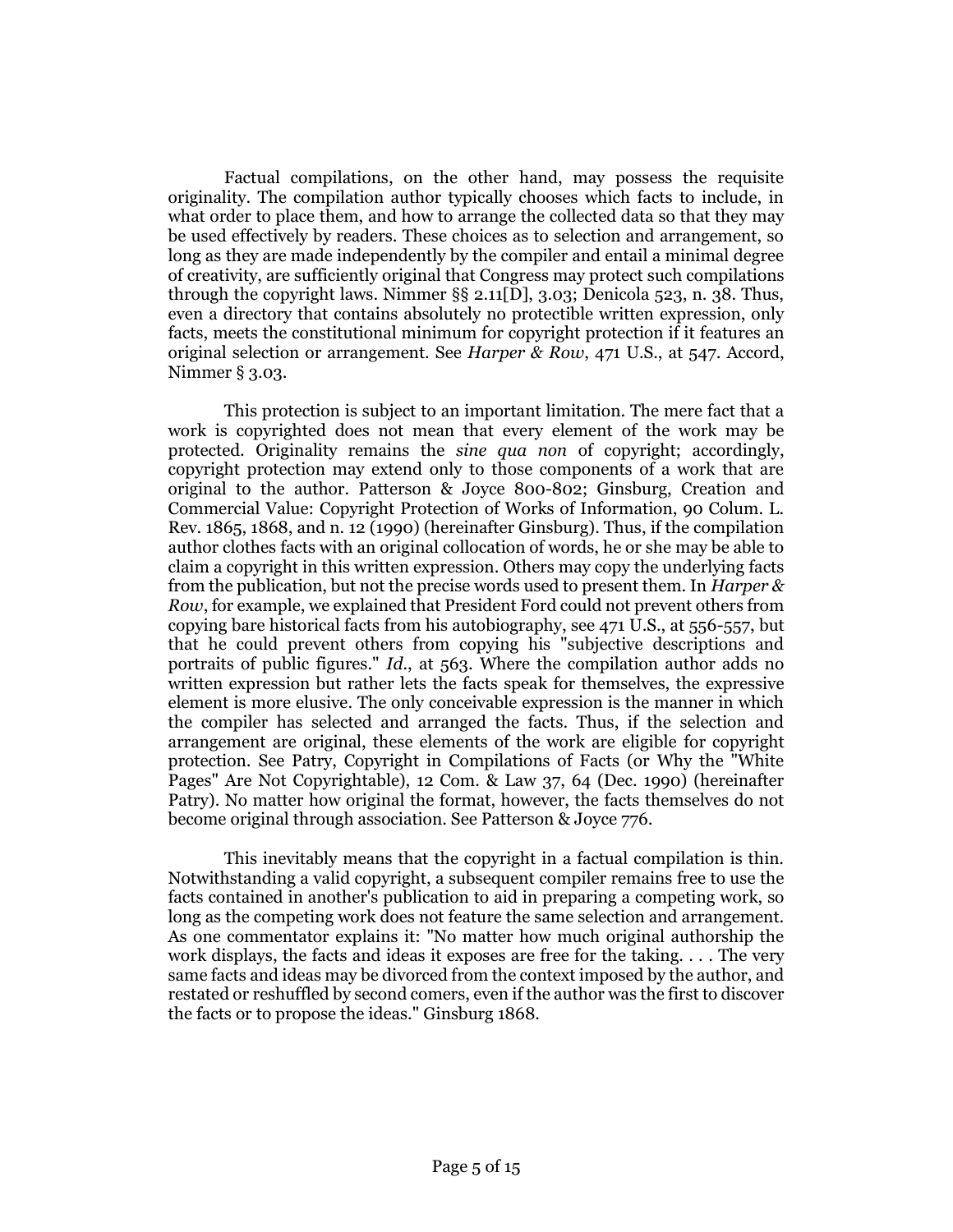It may seem unfair that much of the fruit of the compiler's labor may be used by others without compensation. As Justice Brennan has correctly observed, however, this is not "some unforeseen byproduct of a statutory scheme." *Harper & Row*, 471 U.S., at 589 (dissenting opinion). It is, rather, "the essence of copyright," *ibid.*, and a constitutional requirement. The primary objective of copyright is not to reward the labor of authors, but "to promote the Progress of Science and useful Arts." Art. I, § 8, cl. 8. Accord, *Twentieth Century Music Corp. v. Aiken*, 422 U.S. 151, 156 (1975). To this end, copyright assures authors the right to their original expression, but encourages others to build freely upon the ideas and information conveyed by a work. *Harper & Row*, *supra*, at 556-557. This principle, known as the idea/expression or fact/expression dichotomy, applies to all works of authorship. As applied to a factual compilation, assuming the absence of original written expression, only the compiler's selection and arrangement may be protected; the raw facts may be copied at will. This result is neither unfair nor unfortunate. It is the means by which copyright advances the progress of science and art.

This Court has long recognized that the fact/expression dichotomy limits severely the scope of protection in fact-based works. More than a century ago, the Court observed: "The very object of publishing a book on science or the useful arts is to communicate to the world the useful knowledge which it contains. But this object would be frustrated if the knowledge could not be used without incurring the guilt of piracy of the book." *Baker v. Selden*, 101 U.S. 99, 103 (1880). We reiterated this point in *Harper & Row*:

"No author may copyright facts or ideas. The copyright is limited to those aspects of the work--termed 'expression'--that display the stamp of the author's originality.

"Copyright does not prevent subsequent users from copying from a prior author's work those constituent elements that are not original--for example . . . facts, or materials in the public domain- as long as such use does not unfairly appropriate the author's original contributions." 471 U.S., at 547-548 (citation omitted).

This, then, resolves the doctrinal tension: Copyright treats facts and factual compilations in a wholly consistent manner. Facts, whether alone or as part of a compilation, are not original and therefore may not be copyrighted. A factual compilation is eligible for copyright if it features an original selection or arrangement of facts, but the copyright is limited to the particular selection or arrangement. In no event may copyright extend to the facts themselves.

#### B

As we have explained, originality is a constitutionally mandated prerequisite for copyright protection. The Court's decisions announcing this rule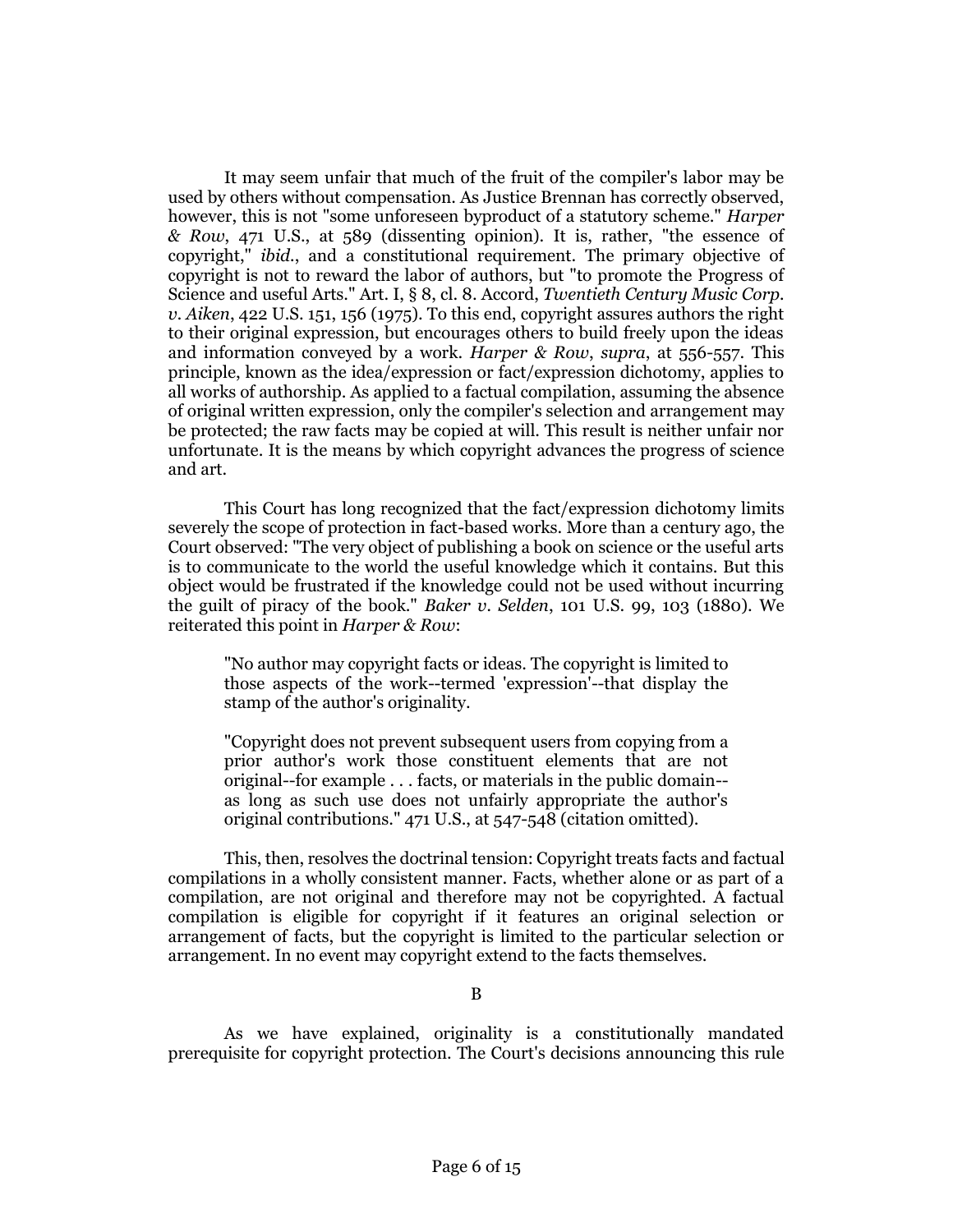predate the Copyright Act of 1909, but ambiguous language in the 1909 Act caused some lower courts temporarily to lose sight of this requirement.

The 1909 Act embodied the originality requirement, but not as clearly as it might have. See Nimmer § 2.01. The subject matter of copyright was set out in §§ 3 and 4 of the Act. Section 4 stated that copyright was available to "all the writings of an author." 35 Stat. 1076. By using the words "writings" and "author"--the same words used in Article I, § 8, of the Constitution and defined by the Court in *The Trade-Mark Cases* and *Burrow-Giles*--the statute necessarily incorporated the originality requirement articulated in the Court's decisions. It did so implicitly, however, thereby leaving room for error.

Section 3 was similarly ambiguous. It stated that the copyright in a work protected only "the copyrightable component parts of the work." It thus stated an important copyright principle, but failed to identify the specific characteristic- originality--that determined which component parts of a work were copyrightable and which were not.

Most courts construed the 1909 Act correctly, notwithstanding the lessthan-perfect statutory language. They understood from this Court's decisions that there could be no copyright without originality. See Patterson & Joyce 760-761. As explained in the Nimmer treatise: "The 1909 Act neither defined originality, nor even expressly required that a work be 'original' in order to command protection. However, the courts uniformly inferred the requirement from the fact that copyright protection may only be claimed by 'authors'. . . . It was reasoned that since an author is 'the . . . creator, originator' it follows that a work is not the product of an author unless the work is original." Nimmer § 2.01 (footnotes omitted) (citing cases).

But some courts misunderstood the statute. See, *e.g.*, *Leon v. Pacific Telephone & Telegraph Co.*, 91 F. 2d 484 (CA9 1937); *Jeweler's Circular Publishing Co. v. Keystone Publishing Co.*, 281 F. 83 (CA2 1922). These courts ignored §§ 3 and 4, focusing their attention instead on §  $\overline{5}$  of the Act. Section  $\overline{5}$ , however, was purely technical in nature: It provided that a person seeking to register a work should indicate on the application the type of work, and it listed 14 categories under which the work might fall. One of these categories was "books, including composite and cyclopaedic works, directories, gazetteers, and other compilations."  $\S$  5(a). Section 5 did not purport to say that all compilations were automatically copyrightable. Indeed, it expressly disclaimed any such function, pointing out that "the subject-matter of copyright is defined in section four." Nevertheless, the fact that factual compilations were mentioned specifically in § 5 led some courts to infer erroneously that directories and the like were copyrightable *per se*, "without any further or precise showing of original- personal--authorship." Ginsburg 1895.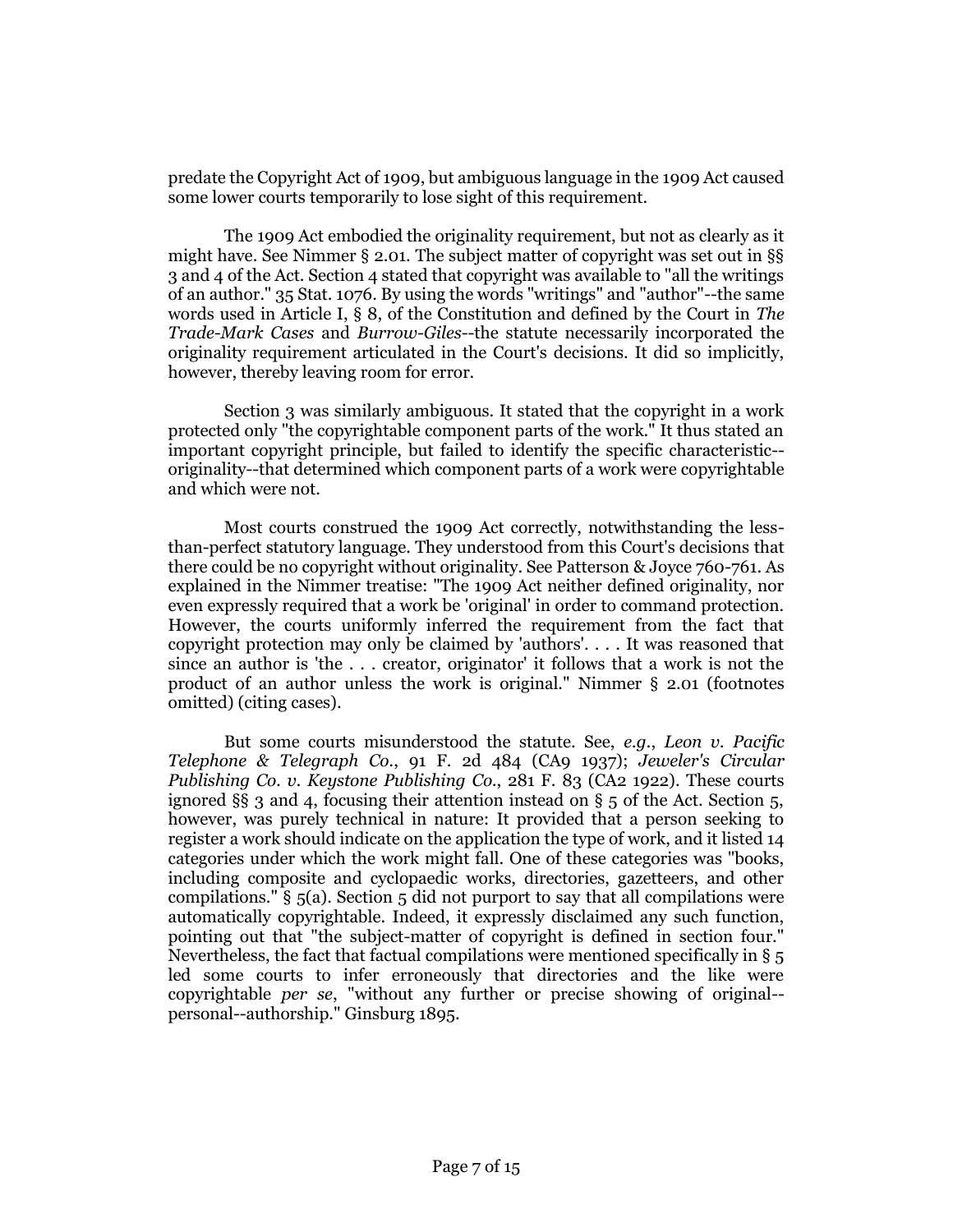Making matters worse, these courts developed a new theory to justify the protection of factual compilations. Known alternatively as "sweat of the brow" or "industrious collection," the underlying notion was that copyright was a reward for the hard work that went into compiling facts. The classic formulation of the doctrine appeared in *Jeweler's Circular Publishing Co.*, 281 F., at 88:

"The right to copyright a book upon which one has expended labor in its preparation does not depend upon whether the materials which he has collected consist or not of matters which are publici juris, or whether such materials show literary skill *or originality*, either in thought or in language, or anything more than industrious collection. The man who goes through the streets of a town and puts down the names of each of the inhabitants, with their occupations and their street number, acquires material of which he is the author" (emphasis added).

The "sweat of the brow" doctrine had numerous flaws, the most glaring being that it extended copyright protection in a compilation beyond selection and arrangement--the compiler's original contributions--to the facts themselves. Under the doctrine, the only defense to infringement was independent creation. A subsequent compiler was "not entitled to take one word of information previously published," but rather had to "independently work out the matter for himself, so as to arrive at the same result from the same common sources of information." *Id.*, at 88-89 (internal quotations omitted). "Sweat of the brow" courts thereby eschewed the most fundamental axiom of copyright law--that no one may copyright facts or ideas. See *Miller v. Universal City Studios, Inc.*, 650 F. 2d, at 1372 (criticizing "sweat of the brow" courts because "ensuring that later writers obtain the facts independently . . . is precisely the scope of protection given . . . copyrighted matter, and the law is clear that facts are not entitled to such protection").

Decisions of this Court applying the 1909 Act make clear that the statute did not permit the "sweat of the brow" approach. The best example is *International News Service v. Associated Press*, 248 U.S. 215 (1918). In that decision, the Court stated unambiguously that the 1909 Act conferred copyright protection only on those elements of a work that were original to the author. International News Service had conceded taking news reported by Associated Press and publishing it in its own newspapers. Recognizing that  $\S$  5 of the Act specifically mentioned "'periodicals, including newspapers,'" § 5(b), the Court acknowledged that news articles were copyrightable. *Id.*, at 234. It flatly rejected, however, the notion that the copyright in an article extended to the factual information it contained: "The news element--the information respecting current events contained in the literary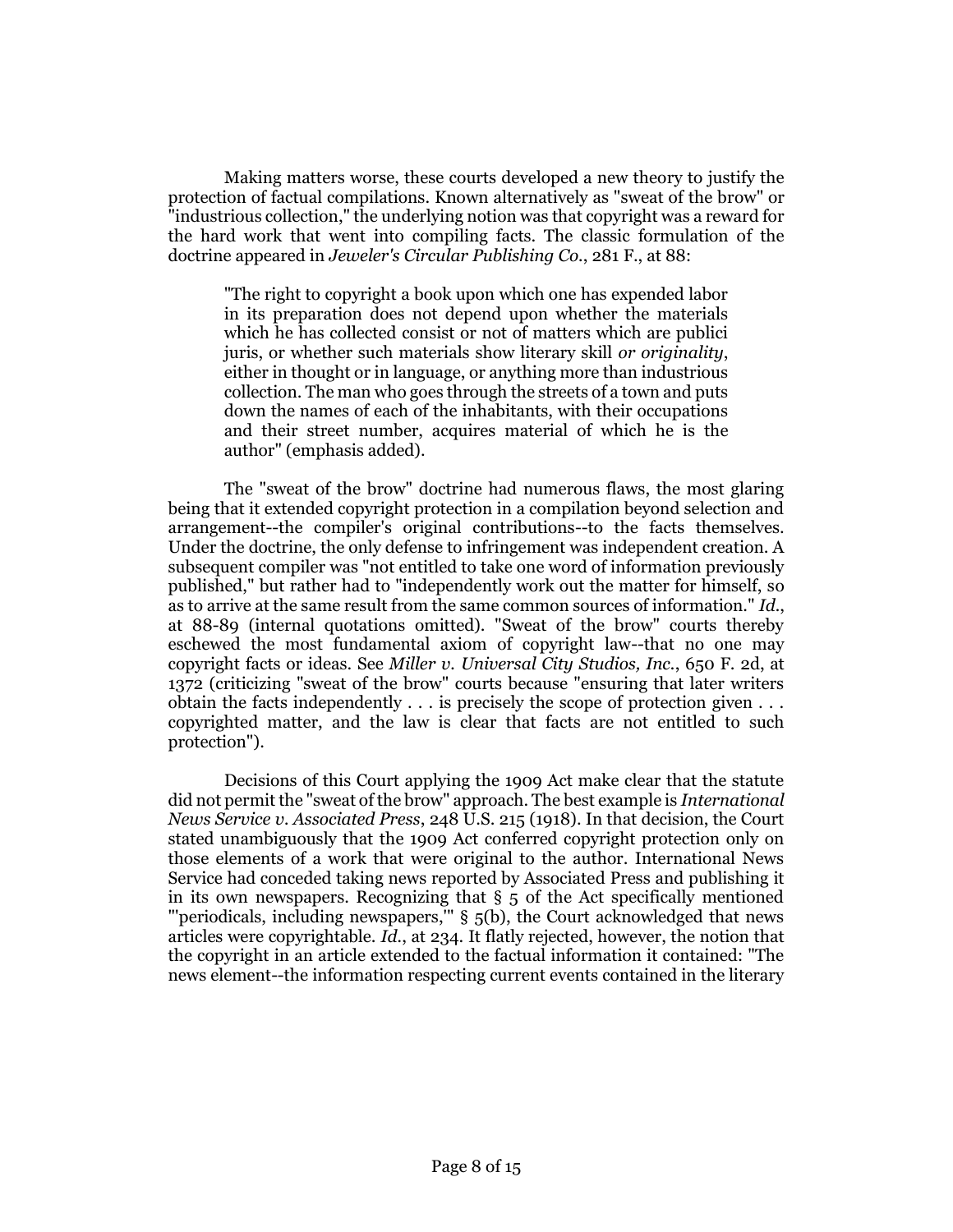production--is not the creation of the writer, but is a report of matters that ordinarily are *publici juris*; it is the history of the day." *Ibid.*

Without a doubt, the "sweat of the brow" doctrine flouted basic copyright principles. Throughout history, copyright law has "recognized a greater need to disseminate factual works than works of fiction or fantasy." *Harper & Row*, 471 U.S., at 563. Accord, Gorman, Fact or Fancy: The Implications for Copyright, 29 J. Copyright Soc. 560, 563 (1982). But "sweat of the brow" courts took a contrary view; they handed out proprietary interests in facts and declared that authors are absolutely precluded from saving time and effort by relying upon the facts contained in prior works. In truth, "it is just such wasted effort that the proscription against the copyright of ideas and facts . . . [is] designed to prevent." *Rosemont Enterprises, Inc. v. Random House, Inc.*, 366 F. 2d 303, 310 (CA2 1966), cert. denied, 385 U.S. 1009 (1967). "Protection for the fruits of such research . . . may in certain circumstances be available under a theory of unfair competition. But to accord copyright protection on this basis alone distorts basic copyright principles in that it creates a monopoly in public domain materials without the necessary justification of protecting and encouraging the creation of 'writings' by 'authors.'" Nimmer § 3.04, p. 3-23 (footnote omitted).

 $\mathcal{C}$ 

"Sweat of the brow" decisions did not escape the attention of the Copyright Office. When Congress decided to overhaul the copyright statute and asked the Copyright Office to study existing problems, see *Mills Music, Inc. v. Snyder*, 469 U.S. 153, 159 (1985), the Copyright Office promptly recommended that Congress clear up the confusion in the lower courts as to the basic standards of copyrightability. The Register of Copyrights explained in his first report to Congress that "originality" was a "basic requisite" of copyright under the 1909 Act, but that "the absence of any reference to [originality] in the statute seems to have led to misconceptions as to what is copyrightable matter." Report of the Register of Copyrights on the General Revision of the U.S. Copyright Law, 87th Cong., 1st Sess., p. 9 (H. Judiciary Comm. Print 1961). The Register suggested making the originality requirement explicit. *Ibid.*

Congress took the Register's advice. In enacting the Copyright Act of 1976, Congress dropped the reference to "all the writings of an author" and replaced it with the phrase "original works of authorship."  $17 \text{ U}$ . S. C. § 102(a). In making explicit the originality requirement, Congress announced that it was merely clarifying existing law: "The two fundamental criteria of copyright protection [are] originality and fixation in tangible form. . . . The phrase 'original works of authorship,' which is purposely left undefined, is intended to incorporate without

l

The Court ultimately rendered judgment for Associated Press on non-copyright grounds that are not relevant here. See 248 U.S., at 235, 241-242.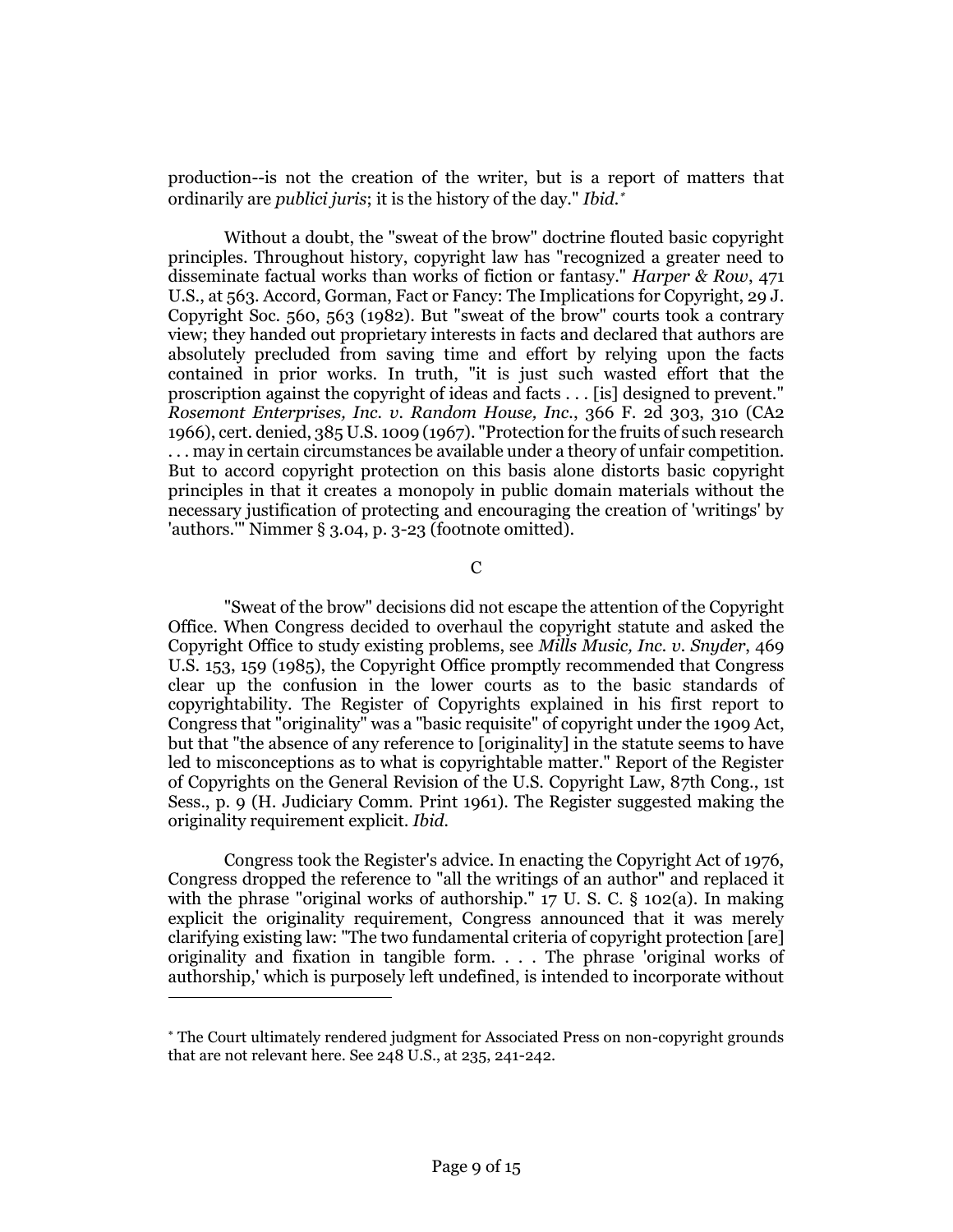change *the standard of originality established by the courts under the present* [*1909*] *copyright statute*." H. R. Rep. No. 94-1476, p. 51 (1976) (emphasis added) (hereinafter H. R. Rep.); S. Rep. No. 94-473, p. 50 (1975) (emphasis added) (hereinafter S. Rep.). This sentiment was echoed by the Copyright Office: "Our intention here is to maintain the *established standards* of originality. . . ." Supplementary Report of the Register of Copyrights on the General Revision of U.S. Copyright Law, 89th Cong., 1st Sess., pt. 6, p. 3 (H. Judiciary Comm. Print 1965) (emphasis added).

To ensure that the mistakes of the "sweat of the brow" courts would not be repeated, Congress took additional measures. For example, § 3 of the 1909 Act had stated that copyright protected only the "copyrightable component parts" of a work, but had not identified originality as the basis for distinguishing hose component parts that were copyrightable from those that were not. The 1976 Act deleted this section and replaced it with § 102(b), which identifies specifically those elements of a work for which copyright is not available: "In no case does copyright protection for an original work of authorship extend to any idea, procedure, process, system, method of operation, concept, principle, or discovery, regardless of the form in which it is described, explained, illustrated, or embodied in such work." Section 102(b) is universally understood to prohibit any copyright in facts. *Harper & Row*, *supra*, at 547, 556. Accord, Nimmer § 2.03[E] (equating facts with "discoveries"). As with  $\S 102(a)$ , Congress emphasized that  $\S 102(b)$  did not change the law, but merely clarified it: "Section 102(b) in no way enlarges or contracts the scope of copyright protection under the present law. Its purpose is to restate . . . that the basic dichotomy between expression and idea remains unchanged." H. R. Rep., at 57; S. Rep., at 54.

Congress took another step to minimize confusion by deleting the specific mention of "directories  $\dots$  and other compilations" in § 5 of the 1909 Act. As mentioned, this section had led some courts to conclude that directories were copyrightable *per se* and that every element of a directory was protected. In its place, Congress enacted two new provisions. First, to make clear that compilations were not copyrightable *per se*, Congress provided a definition of the term "compilation." Second, to make clear that the copyright in a compilation did not extend to the facts themselves, Congress enacted § 103.

The definition of "compilation" is found in § 101 of the 1976 Act. It defines a "compilation" in the copyright sense as "a work formed by the collection and assembling of preexisting materials or of data *that* are selected, coordinated, or arranged *in such a way that* the resulting work as a whole constitutes an original work of authorship" (emphasis added).

The purpose of the statutory definition is to emphasize that collections of facts are not copyrightable *per se*. It conveys this message through its tripartite structure, as emphasized above by the italics. The statute identifies three distinct elements and requires each to be met for a work to qualify as a copyrightable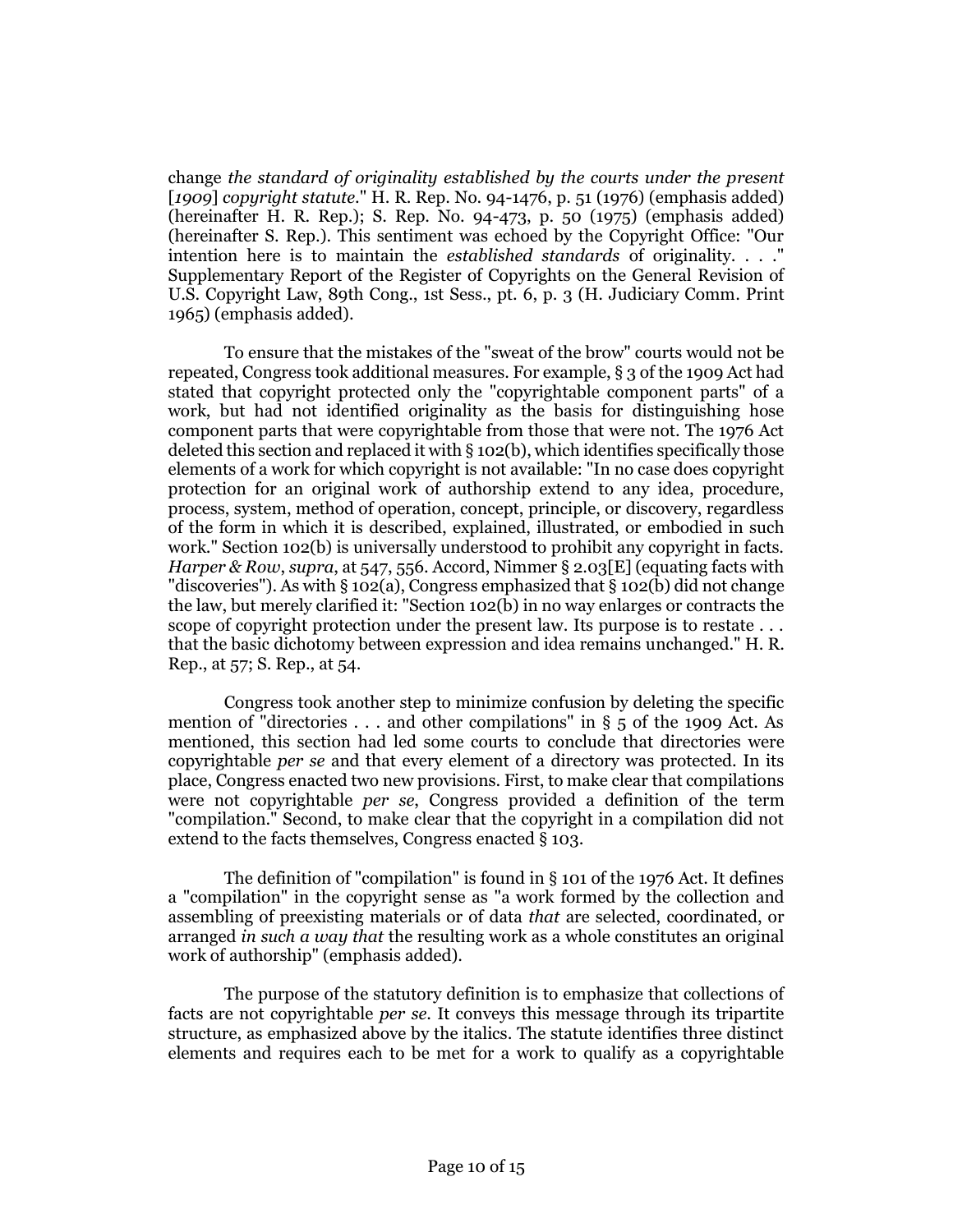compilation: (1) the collection and assembly of pre-existing material, facts, or data; (2) the selection, coordination, or arrangement of those materials; and (3) the creation, by virtue of the particular selection, coordination, or arrangement, of an "original" work of authorship. "This tripartite conjunctive structure is self-evident, and should be assumed to 'accurately express the legislative purpose.'" Patry 51, quoting *Mills Music*, 469 U.S., at 164.

At first glance, the first requirement does not seem to tell us much. It merely describes what one normally thinks of as a compilation--a collection of preexisting material, facts, or data. What makes it significant is that it is not the *sole* requirement. It is not enough for copyright purposes that an author collects and assembles facts. To satisfy the statutory definition, the work must get over two additional hurdles. In this way, the plain language indicates that not every collection of facts receives copyright protection. Otherwise, there would be a period after "data."

The third requirement is also illuminating. It emphasizes that a compilation, like any other work, is copyrightable only if it satisfies the originality requirement ("an *original* work of authorship"). Although § 102 states plainly that the originality requirement applies to all works, the point was emphasized with regard to compilations to ensure that courts would not repeat the mistake of the "sweat of the brow" courts by concluding that fact-based works are treated differently and measured by some other standard. As Congress explained it, the goal was to "make plain that the criteria of copyrightable subject matter stated in section 102 apply with full force to works . . . containing preexisting material." H. R. Rep., at 57; S. Rep., at 55.

The key to the statutory definition is the second requirement. It instructs courts that, in determining whether a fact-based work is an original work of authorship, they should focus on the manner in which the collected facts have been selected, coordinated, and arranged. This is a straight-forward application of the originality requirement. Facts are never original, so the compilation author can claim originality, if at all, only in the way the facts are presented. To that end, the statute dictates that the principal focus should be on whether the selection, coordination, and arrangement are sufficiently original to merit protection.

Not every selection, coordination, or arrangement will pass muster. This is plain from the statute. It states that, to merit protection, the facts must be selected, coordinated, or arranged "in such a way" as to render the work as a whole original. This implies that some "ways" will trigger copyright, but that others will not. See Patry 57, and n. 76. Otherwise, the phrase "in such a way" is meaningless and Congress should have defined "compilation" simply as "a work formed by the collection and assembly of preexisting materials or data that are selected, coordinated, or arranged." That Congress did not do so is dispositive. In accordance with "the established principle that a court should give effect, if possible, to every clause and word of a statute," *Moskal v. United States*, 498 U.S.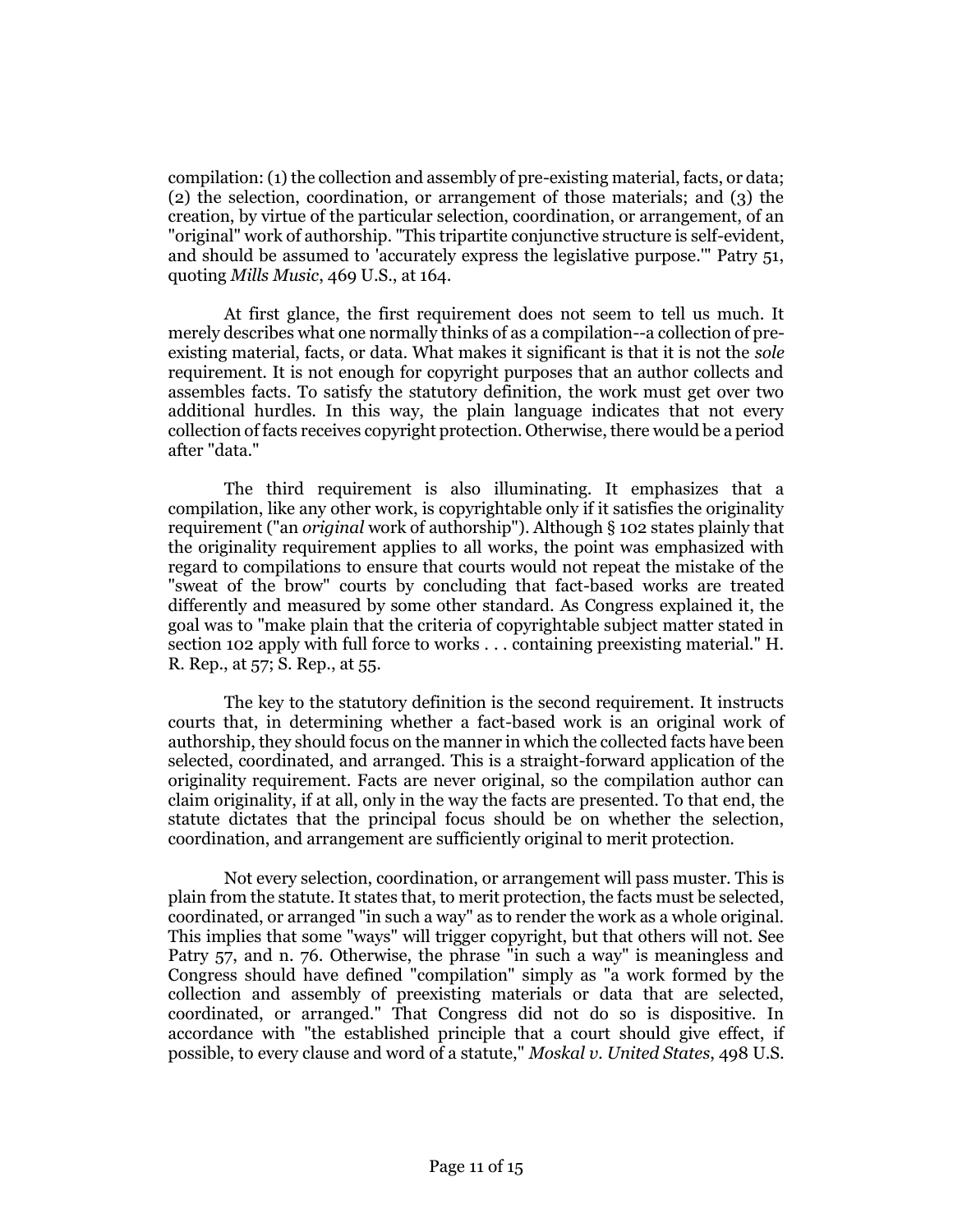103, 109-110 (1990) (internal quotation marks omitted), we conclude that the statute envisions that there will be some fact-based works in which the selection, coordination, and arrangement are not sufficiently original to trigger copyright protection.

As discussed earlier, however, the originality requirement is not particularly stringent. A compiler may settle upon a selection or arrangement that others have used; novelty is not required. Originality requires only that the author make the selection or arrangement independently (*i.e.*, without copying that selection or arrangement from another work), and that it display some minimal level of creativity. Presumably, the vast majority of compilations will pass this test, but not all will. There remains a narrow category of works in which the creative spark is utterly lacking or so trivial as to be virtually nonexistent. See generally *Bleistein v. Donaldson Lithographing Co.*, 188 U.S. 239, 251 (1903) (referring to "the narrowest and most obvious limits"). Such works are incapable of sustaining a valid copyright. Nimmer § 2.01[B].

Even if a work qualifies as a copyrightable compilation, it receives only limited protection. This is the point of § 103 of the Act. Section 103 explains that "the subject matter of copyright . . . includes compilations," § 103(a), but that copyright protects only the author's original contributions--not the facts or information conveyed:

"The copyright in a compilation . . . extends only to the material contributed by the author of such work, as distinguished from the preexisting material employed in the work, and does not imply any exclusive right in the preexisting material." § 103(b).

As § 103 makes clear, copyright is not a tool by which a compilation author may keep others from using the facts or data he or she has collected. "The most important point here is one that is commonly misunderstood today: copyright . . . has no effect one way or the other on the copyright or public domain status of the preexisting material." H. R. Rep., at 57; S. Rep., at 55. The 1909 Act did not require, as "sweat of the brow" courts mistakenly assumed, that each subsequent compiler must start from scratch and is precluded from relying on research undertaken by another. See, *e.g.*, *Jeweler's Circular Publishing Co.*, 281 F., at 88-89. Rather, the facts contained in existing works may be freely copied because copyright protects only the elements that owe their origin to the compiler--the selection, coordination, and arrangement of facts.

In summary, the 1976 revisions to the Copyright Act leave no doubt that originality, not "sweat of the brow," is the touchstone of copyright protection in directories and other fact-based works. Nor is there any doubt that the same was true under the 1909 Act. The 1976 revisions were a direct response to the Copyright Office's concern that many lower courts had misconstrued this basic principle, and Congress emphasized repeatedly that the purpose of the revisions was to clarify,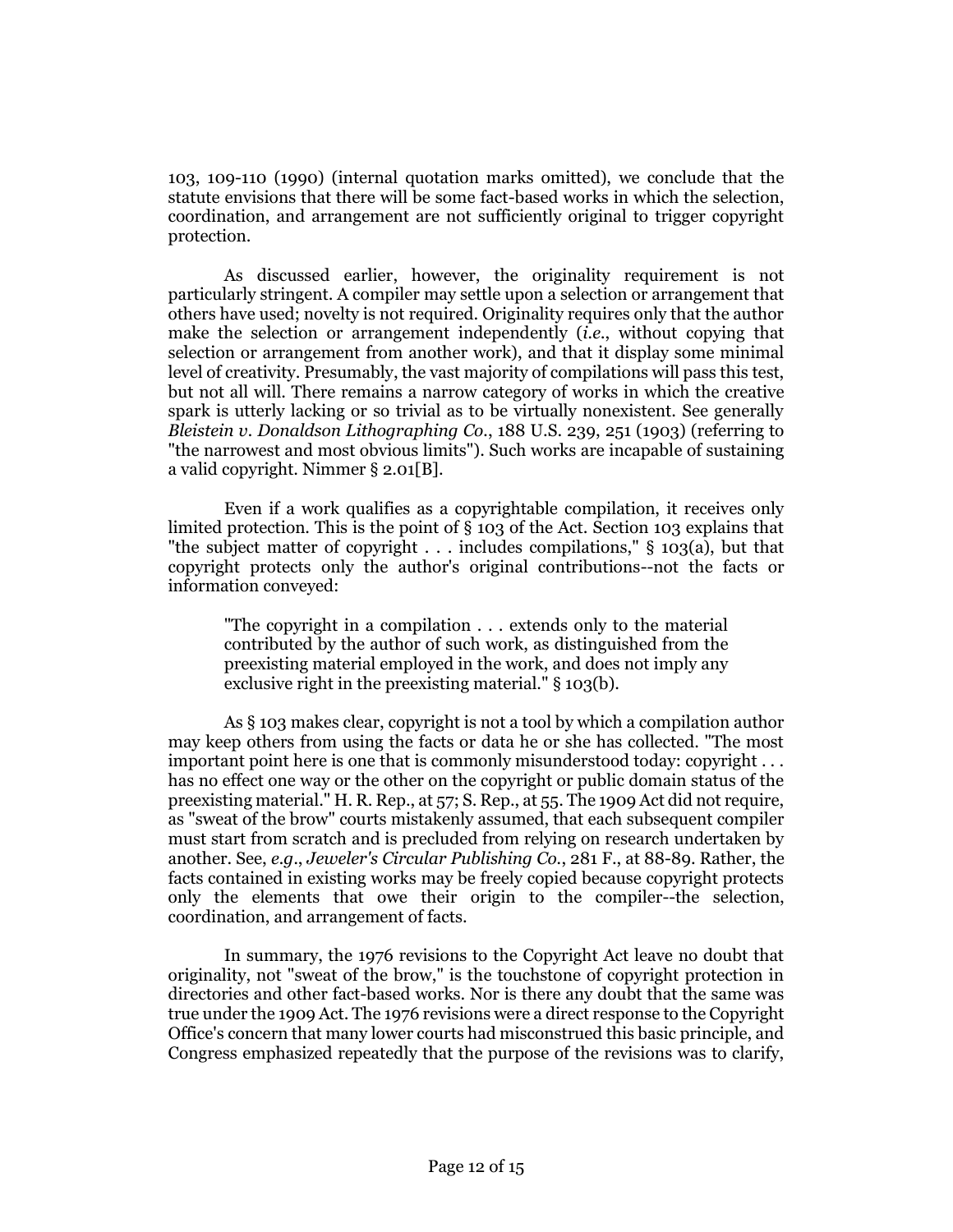not change, existing law. The revisions explain with painstaking clarity that copyright requires originality, § 102(a); that facts are never original, § 102(b); that the copyright in a compilation does not extend to the facts it contains, § 103(b); and that a compilation is copyrightable only to the extent that it features an original selection, coordination, or arrangement, § 101.

The 1976 revisions have proven largely successful in steering courts in the right direction. A good example is *Miller v. Universal City Studios, Inc.*, 650 F. 2d, at 1369-1370: "A copyright in a directory . . . is properly viewed as resting on the originality of the selection and arrangement of the factual material, rather than on the industriousness of the efforts to develop the information. Copyright protection does not extend to the facts themselves, and the mere use of information contained in a directory without a substantial copying of the format does not constitute infringement" (citation omitted). Additionally, the Second Circuit, which almost 70 years ago issued the classic formulation of the "sweat of the brow" doctrine in *Jeweler's Circular Publishing Co.*, has now fully repudiated the reasoning of that decision. See, *e.g.*, *Financial Information, Inc. v. Moody's Investors Service, Inc.*, 808 F. 2d 204, 207 (CA2 1986), cert. denied, 484 U.S. 820 (1987); *Financial Information, Inc. v. Moody's Investors Service, Inc.*, 751 F. 2d 501, 510 (CA2 1984) (Newman, J., concurring); *Hoehling v. Universal City Studios, Inc.*, 618 F. 2d 972, 979 (CA2 1980). Even those scholars who believe that "industrious collection" should be rewarded seem to recognize that this is beyond the scope of existing copyright law. See Denicola 516 ("The very vocabulary of copyright is ill suited to analyzing property rights in works of nonfiction"); *id.*, at 520-521, 525; Ginsburg 1867, 1870.

### III

There is no doubt that Feist took from the white pages of Rural's directory a substantial amount of factual information. At a minimum, Feist copied the names, towns, and telephone numbers of 1,309 of Rural's subscribers. Not all copying, however, is copyright infringement. To establish infringement, two elements must be proven: (1) ownership of a valid copyright, and (2) copying of constituent elements of the work that are original. See *Harper & Row*, 471 U.S., at 548. The first element is not at issue here; Feist appears to concede that Rural's directory, considered as a whole, is subject to a valid copyright because it contains some foreword text, as well as original material in its yellow pages advertisements. See Brief for Petitioner 18; Pet. for Cert. 9.

The question is whether Rural has proved the second element. In other words, did Feist, by taking 1,309 names, towns, and telephone numbers from Rural's white pages, copy anything that was "original" to Rural? Certainly, the raw data does not satisfy the originality requirement. Rural may have been the first to discover and report the names, towns, and telephone numbers of its subscribers, but this data does not "'owe its origin'" to Rural. *Burrow-Giles*, 111 U.S., at 58. Rather, these bits of information are uncopyrightable facts; they existed before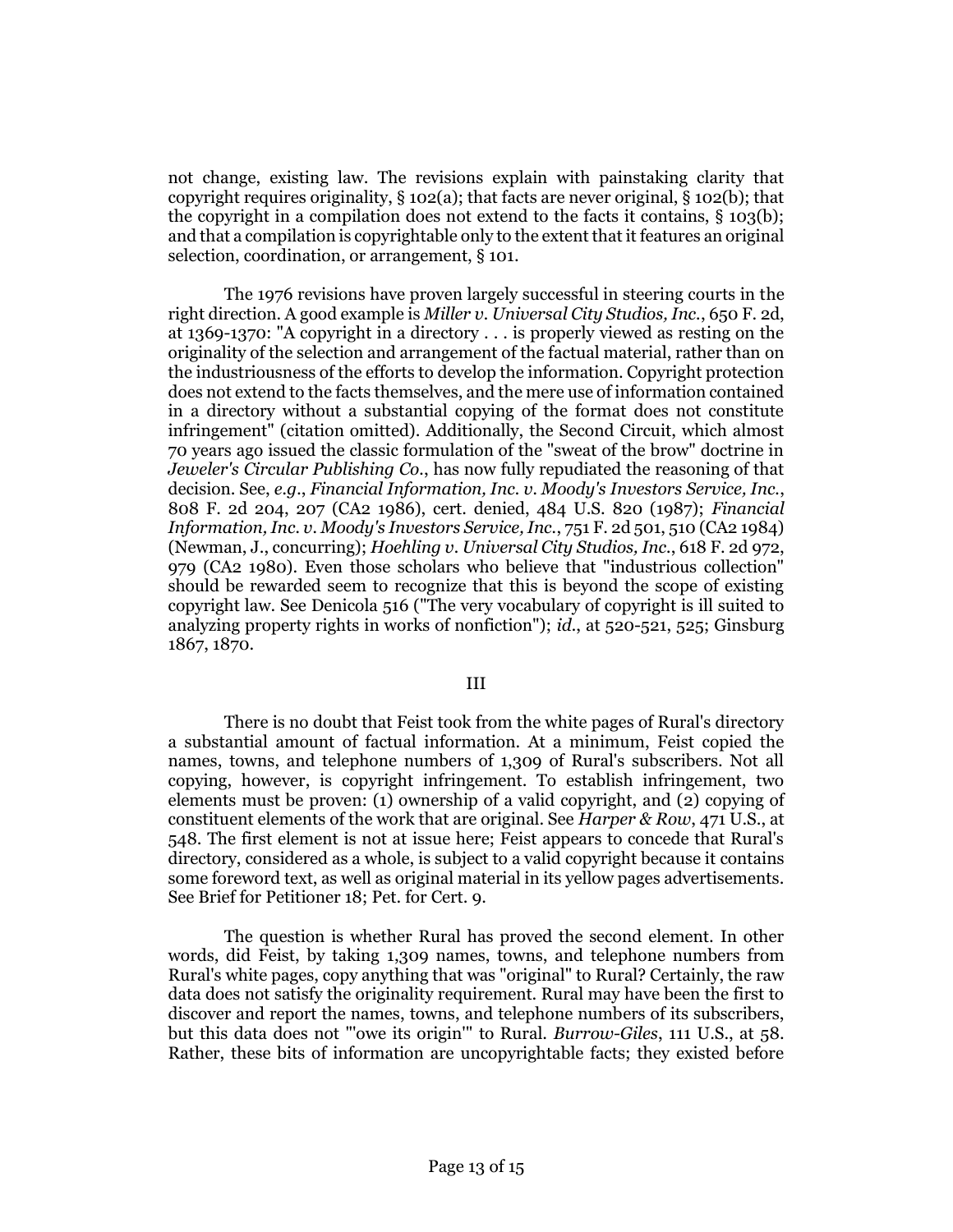Rural reported them and would have continued to exist if Rural had never published a telephone directory. The originality requirement "rules out protecting ... names, addresses, and telephone numbers of which the plaintiff by no stretch of the imagination could be called the author." Patterson & Joyce 776.

Rural essentially concedes the point by referring to the names, towns, and telephone numbers as "preexisting material." Brief for Respondent 17. Section 103(b) states explicitly that the copyright in a compilation does not extend to "the preexisting material employed in the work."

The question that remains is whether Rural selected, coordinated, or arranged these uncopyrightable facts in an original way. As mentioned, originality is not a stringent standard; it does not require that facts be presented in an innovative or surprising way. It is equally true, however, that the selection and arrangement of facts cannot be so mechanical or routine as to require no creativity whatsoever. The standard of originality is low, but it does exist. See Patterson & Joyce 760, n. 144 ("While this requirement is sometimes characterized as modest, or a low threshold, it is not without effect") (internal quotation marks omitted; citations omitted). As this Court has explained, the Constitution mandates some minimal degree of creativity, see *The Trade-Mark Cases*, 100 U.S., at 94; and an author who claims infringement must prove "the existence of . . . intellectual production, of thought, and conception." *Burrow-Giles*, *supra*, at 59-60.

The selection, coordination, and arrangement of Rural's white pages do not satisfy the minimum constitutional standards for copyright protection. As mentioned at the outset, Rural's white pages are entirely typical. Persons desiring telephone service in Rural's service area fill out an application and Rural issues them a telephone number. In preparing its white pages, Rural simply takes the data provided by its subscribers and lists it alphabetically by surname. The end product is a garden-variety white pages directory, devoid of even the slightest trace of creativity.

Rural's selection of listings could not be more obvious: It publishes the most basic information--name, town, and telephone number--about each person who applies to it for telephone service. This is "selection" of a sort, but it lacks the modicum of creativity necessary to transform mere selection into copyrightable expression. Rural expended sufficient effort to make the white pages directory useful, but insufficient creativity to make it original.

We note in passing that the selection featured in Rural's white pages may also fail the originality requirement for another reason. Feist points out that Rural did not truly "select" to publish the names and telephone numbers of its subscribers; rather, it was required to do so by the Kansas Corporation Commission as part of its monopoly franchise. See 737 F. Supp., at 612. Accordingly, one could plausibly conclude that this selection was dictated by state law, not by Rural.